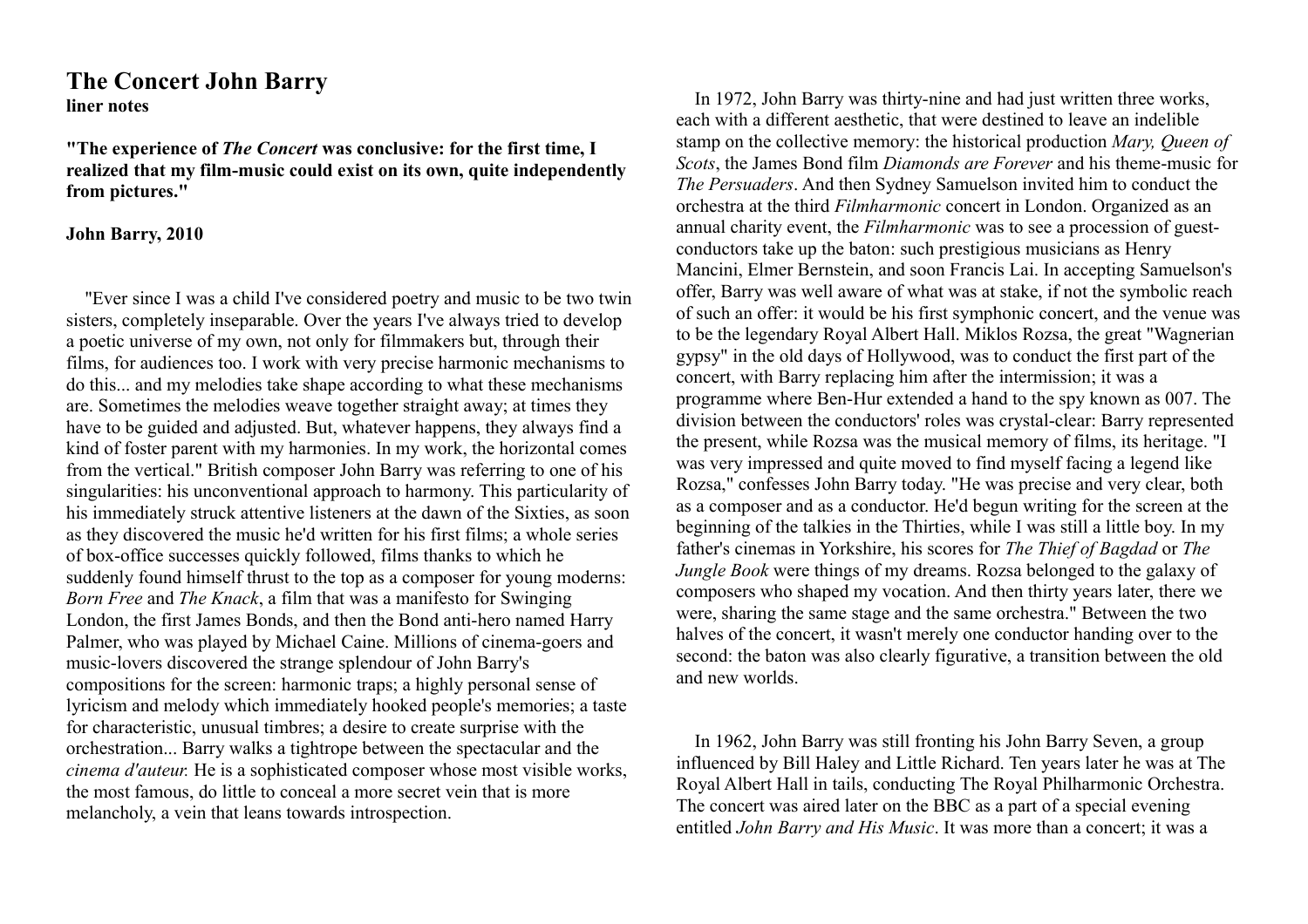diploma that recognized his professional ascension, almost a coronation. The trumpeter who played with The John Barry Seven had become a young world-leader in film-music; more than that, he had breathed new life into it. "It's true," he says today. "That concert was a milestone in the evolution of my career in more than one respect. That being said, I wasn't very confident: I was going to conduct a symphony orchestra in front of an audience for the first time. I prefer to stay in the shadows, and the spotlight makes me feel uncomfortable. Sammy Davis Jr. often said to me: 'Performing in front of spectators is like being an addict: when I'm off the stage I have withdrawal symptoms!' It was the same with my friend Henry Mancini; he loved conducting his film-music at concerts. For me, on the other hand, it's hell... I don't like exposing myself in public. I take pleasure in isolation: I like the solitude, with just a sheet of blank music-paper in front of me; or else in the studios, where things I've imagined on paper come to life thanks to the musicians. There's a dimension that fascinates me in the process of creation, particularly composing and recording... a mysterious one that belongs to something intimate, private, inexplicable. It's a dimension that partly escapes the creator. For all those reasons, it took a violent effort for me to go onstage at The Royal Albert Hall. But it had its rewards: the audience was incredibly enthusiastic and receptive. Once the concert was over, I had a smile on my face again."

One has to give credit to the composer for submitting his scores to a vigorous overhaul, given the Royal Philharmonic's instrumental line-up. Barry had to rethink the orchestration of certain works due to the absence of a rhythm section, and also key instruments such as the Moog used in *On Her Majesty's Secret Service*, the cimbalom in *The Persuaders* or *The Adventurer*, or else the harmonica in *Midnight Cowboy*. "It would have been frustrating to ask Toots Thielemans to come in just for one piece," he concedes. "I had a full orchestra at my disposal, so it was up to me to adapt. At a pinch, you could say it was a game, a rather stimulating exercise. I managed to compensate for the absence of some of the soloists by making full use of the orchestra's resources. I had a trumpet play the main role in *Midnight Cowboy*, for example: it's still the same piece, but the change of instrument causes the music take on a different character." One of the high points in the concert was a shattering *James Bond Suite* that

lasted seventeen minutes, a kind of musical compression of the first seven Bond films, from *Doctor No* to *Diamonds are Forever*, which had been released to cinemas the previous year. "I tried to preserve the best of the Bonds, and write a resume in a suite with a continuity that's fluid, logical and natural," explains John Barry. "With hindsight, you can see that this suite corresponds to the "classic" period in the series, a period which ends with *Diamonds*, the last film with Sean Connery. Obviously that period is my favourite, and its template still remains *Goldfinger*, the Bond film where, in terms of style, all the codes and references found their place: the gun barrel, the opening sequence, the animated titles sequence, Peter Hunt's editing... It was also the first Bond where I had sole responsibility for the music; so I was able to assert a compositional style inspired by what I learned from Bill Russo, Stan Kenton's arranger: a particular way of adapting the brass right across the register from the deepest bass to the highest treble, with sharp attacks and incisive punches. That's where you find the roots of the 'Bond sound'." It was something of a paradox that Barry created his *Bond Suite* just when he was about to move on from 007: during the Roger Moore era, Barry went back to the Bond films intermittently, bidding his final farewell to the series in 1987 with *The Living Daylights*. The first Timothy Dalton film was the last Barry. Years have passed, but the *James Bond Suite* has stood the test of time: even today, it invariably concludes the composer's concerts throughout Europe.

For the rest of his *Filmharmonic* concert, John Barry drew up a subtle balance, with doses of music from the emblematic soundtracks of the Sixties – *Midnight Cowboy* and the Oscar-winning *Born Free*, a grandiose evocation of nature and wide open spaces – and some recent works: the theme-tune for the *Adventurer* television series (more dramatic in its symphonic treatment), the main theme from *Mary, Queen of Scots* (where the grace of Erich Gruenberg's violin seems to make time stand still) and, above all, *Alice's Adventures in Wonderland*, a new adaptation of the Lewis Carroll classic. With the British release of Australian director William Sterling's film only two months away, Barry unveiled its three central themes – three ballads – as a seductive, seven-minute suite. Carroll's subject took Barry's imagination (and also that of lyricist Don Black) to a